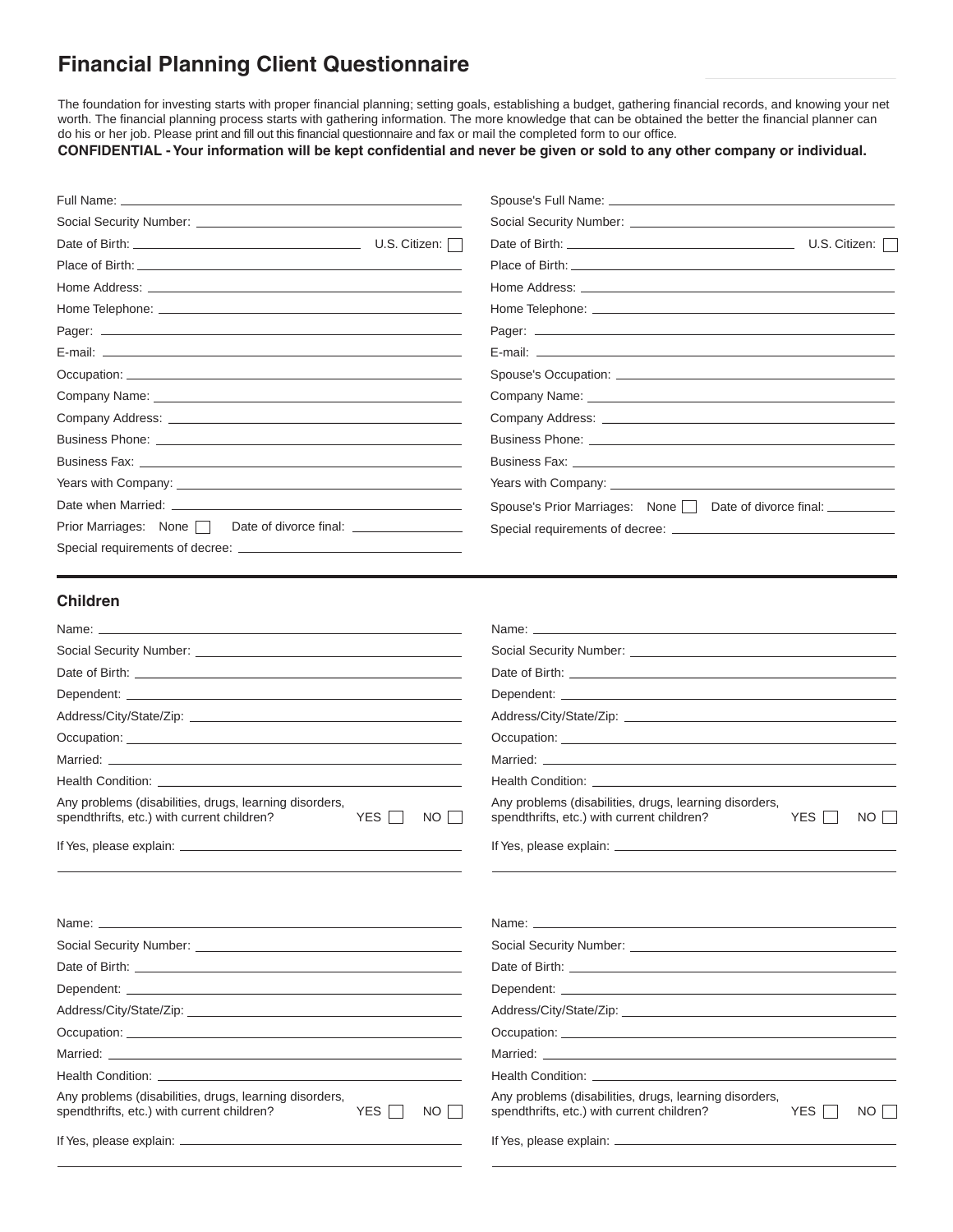| omar pepenaento |                      |  |
|-----------------|----------------------|--|
|                 | YES NO Relationship: |  |
|                 |                      |  |

# **Grandchildren**

| Number of Grandchildren: ____________ | Ages: _______ |             |  |
|---------------------------------------|---------------|-------------|--|
| Will you provide for education?       |               | YES I NO II |  |
| If Yes, how much?                     |               |             |  |

# **Advisors**

| AUVISUI 5                                                                                                                                                                                                                            |                                                                                                                                                                                                                                      |
|--------------------------------------------------------------------------------------------------------------------------------------------------------------------------------------------------------------------------------------|--------------------------------------------------------------------------------------------------------------------------------------------------------------------------------------------------------------------------------------|
|                                                                                                                                                                                                                                      |                                                                                                                                                                                                                                      |
|                                                                                                                                                                                                                                      |                                                                                                                                                                                                                                      |
| Phone: <u>Andrea Barbara and American and American and American and American and American and American and American and American and American and American and American and American and American and American and American and </u> |                                                                                                                                                                                                                                      |
|                                                                                                                                                                                                                                      |                                                                                                                                                                                                                                      |
|                                                                                                                                                                                                                                      | Insurance Agent: <b>All Access and Access and Access and Access and Access and Access and Access and Access and Access and Access and Access and Access and Access and Access and Access and Access and Access and Access and Ac</b> |
|                                                                                                                                                                                                                                      |                                                                                                                                                                                                                                      |
| Phone: <u>Andrea Maria and American and American and American and American and American and American and American and American and American and American and American and American and American and American and American and Am</u> |                                                                                                                                                                                                                                      |

# **Current Annual Income**

| <b>TYPE</b>                                                                      | <b>SELF</b> | SPOUSE |
|----------------------------------------------------------------------------------|-------------|--------|
|                                                                                  |             |        |
|                                                                                  |             |        |
|                                                                                  |             |        |
|                                                                                  |             |        |
|                                                                                  |             |        |
| Dividends (Individual securities, mutal funds): ________________________________ |             |        |
|                                                                                  |             |        |
|                                                                                  |             |        |
|                                                                                  |             |        |
|                                                                                  |             |        |
|                                                                                  |             |        |
|                                                                                  |             |        |
|                                                                                  |             |        |

| <b>TYPE</b>                                     | <b>SELF</b> | <b>SPOUSE</b> |
|-------------------------------------------------|-------------|---------------|
| 401k, 403b, 501c3, Keogh distributions:         |             |               |
|                                                 |             |               |
|                                                 |             |               |
|                                                 |             |               |
|                                                 |             |               |
|                                                 |             |               |
|                                                 |             |               |
|                                                 |             |               |
|                                                 |             |               |
| Other Income (partnerships, mortgages, etc.): \ |             |               |
|                                                 |             |               |
|                                                 |             |               |
|                                                 |             |               |

Estimated income for the next 3 years: Tax bracket (Federal & State combined):

# **Assets**

| <b>TYPE</b>             | <b>SELF</b> | SPOUSE | <b>TRUSTS</b> | JOINT TENANCY | <b>COMMUNITY PROPERTY</b> |
|-------------------------|-------------|--------|---------------|---------------|---------------------------|
| Cash:                   |             |        |               |               |                           |
| Checking:               |             |        |               |               |                           |
| Savings:                |             |        |               |               |                           |
|                         |             |        |               |               |                           |
| Money Market: _________ |             |        |               |               |                           |
| Treasury Bills: ____    |             |        |               |               |                           |
| U.S. Savings Bonds:     |             |        |               |               |                           |

If Yes, please explain:

health problems? YES NO

<u> 1989 - Johann Barbara, martxa al III-lea (h. 1989).</u>

<u> 1980 - Johann Barbara, martxa alemaniar amerikan a</u>

Does any family member or dependent have

| <b>TYPE</b>                                                                                                                                                                                                                                                                                                   | SELF | <b>SPOUSE</b> |
|---------------------------------------------------------------------------------------------------------------------------------------------------------------------------------------------------------------------------------------------------------------------------------------------------------------|------|---------------|
| 401k, 403b, 501c3, Keogh distributions: [                                                                                                                                                                                                                                                                     |      |               |
|                                                                                                                                                                                                                                                                                                               |      |               |
|                                                                                                                                                                                                                                                                                                               |      |               |
|                                                                                                                                                                                                                                                                                                               |      |               |
|                                                                                                                                                                                                                                                                                                               |      |               |
|                                                                                                                                                                                                                                                                                                               |      |               |
|                                                                                                                                                                                                                                                                                                               |      |               |
|                                                                                                                                                                                                                                                                                                               |      |               |
|                                                                                                                                                                                                                                                                                                               |      |               |
|                                                                                                                                                                                                                                                                                                               |      |               |
|                                                                                                                                                                                                                                                                                                               |      |               |
| Trusts: The contract of the contract of the contract of the contract of the contract of the contract of the contract of the contract of the contract of the contract of the contract of the contract of the contract of the co<br>Other Income (partnerships, mortgages, etc.): \\essequentilation of the MCO |      |               |
|                                                                                                                                                                                                                                                                                                               |      |               |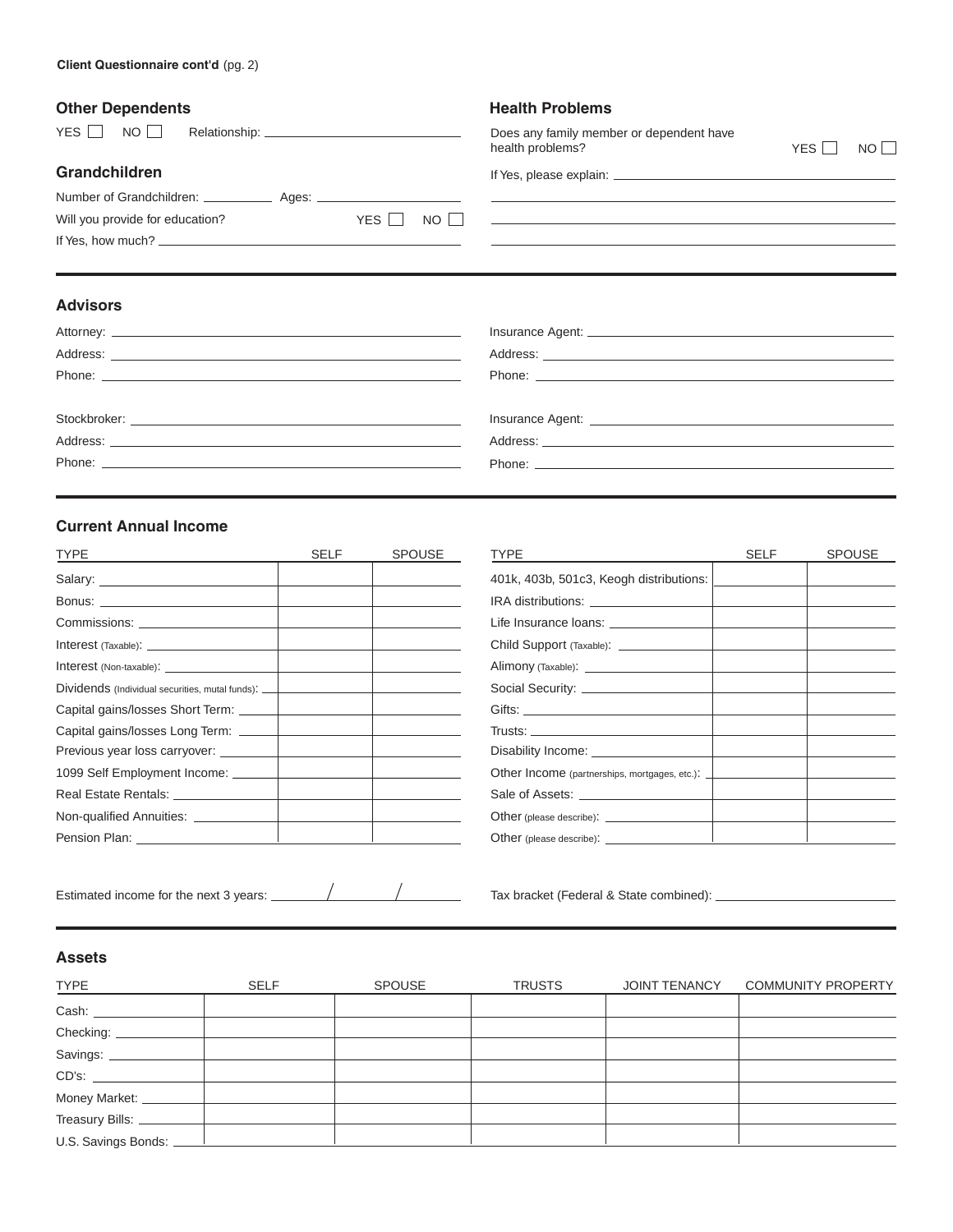**Securities Owned:** Individual Ownership of Stocks or Bonds (either held directly or in street name. Do not include company stock.)

| NAME OF SECURITY | DATE PURCHASED NUMBER OF SHARES CURRENT VALUE | <b>OWNERSHIP</b> |
|------------------|-----------------------------------------------|------------------|
|                  |                                               |                  |
|                  |                                               |                  |
|                  |                                               |                  |
|                  |                                               |                  |
|                  |                                               |                  |
|                  |                                               |                  |
|                  |                                               |                  |
|                  |                                               |                  |

#### **Securities Owned:** Mutual Funds

| NAME OF SECURITY | DATE PURCHASED NUMBER OF SHARES CURRENT VALUE | <b>OWNERSHIP</b> |
|------------------|-----------------------------------------------|------------------|
|                  |                                               |                  |
|                  |                                               |                  |
|                  |                                               |                  |
|                  |                                               |                  |
|                  |                                               |                  |
|                  |                                               |                  |
|                  |                                               |                  |
|                  |                                               |                  |

#### **Employer Retirement Accounts**

| TYPE / DESCRIPTION              | <b>VESTED VALUE</b> | <b>SELF</b> | <b>SPOUSE</b> | <b>BENEFICIARY</b> |
|---------------------------------|---------------------|-------------|---------------|--------------------|
| IRA Standard: ____________      |                     |             |               |                    |
| Roth IRA: _____________________ |                     |             |               |                    |
|                                 |                     |             |               |                    |
|                                 |                     |             |               |                    |
| Pension Plan: ________________  |                     |             |               |                    |
|                                 |                     |             |               |                    |
|                                 |                     |             |               |                    |
|                                 |                     |             |               |                    |
|                                 |                     |             |               |                    |
|                                 |                     |             |               |                    |
|                                 |                     |             |               |                    |

| 401(k) company contribution:                                                                                                             |
|------------------------------------------------------------------------------------------------------------------------------------------|
| Monthly Pension from others at Retirement Age:                                                                                           |
| $\mathbf{D}$ and the set of $\mathbf{D}$ and $\mathbf{D}$ are the set of $\mathbf{D}$ and $\mathbf{D}$ and $\mathbf{D}$ and $\mathbf{D}$ |

Monthly Pension from employer at Retirement Age: \_\_\_\_\_\_\_\_\_\_\_\_\_\_\_\_\_\_\_\_\_\_\_\_\_\_\_\_\_\_\_

Projected Retirement Age: \_

Pension Lump Sum (if available or indicate #): \_\_\_\_\_\_\_\_\_\_\_\_\_\_\_\_\_\_\_\_\_\_\_\_\_\_\_\_\_\_\_\_\_ Monthly Pension from employer at Retirement Age: \_\_\_\_\_\_\_\_\_\_\_\_\_\_

# **Annuities:** (non-employer)

| <b>TYPE</b>  | \$ INVESTED | <b>CURRENT VALUE</b> | INTEREST RATE | SURRENDER CHARGE | ANNUAL PAYMENT |
|--------------|-------------|----------------------|---------------|------------------|----------------|
| Fixed:       |             |                      |               |                  |                |
| Variable:    |             |                      |               |                  |                |
| Combination: |             |                      |               |                  |                |

Any deferred compensation plans with employer?  $YES \Box \quad NO \Box$  If Yes, please provide documents.

 $YES$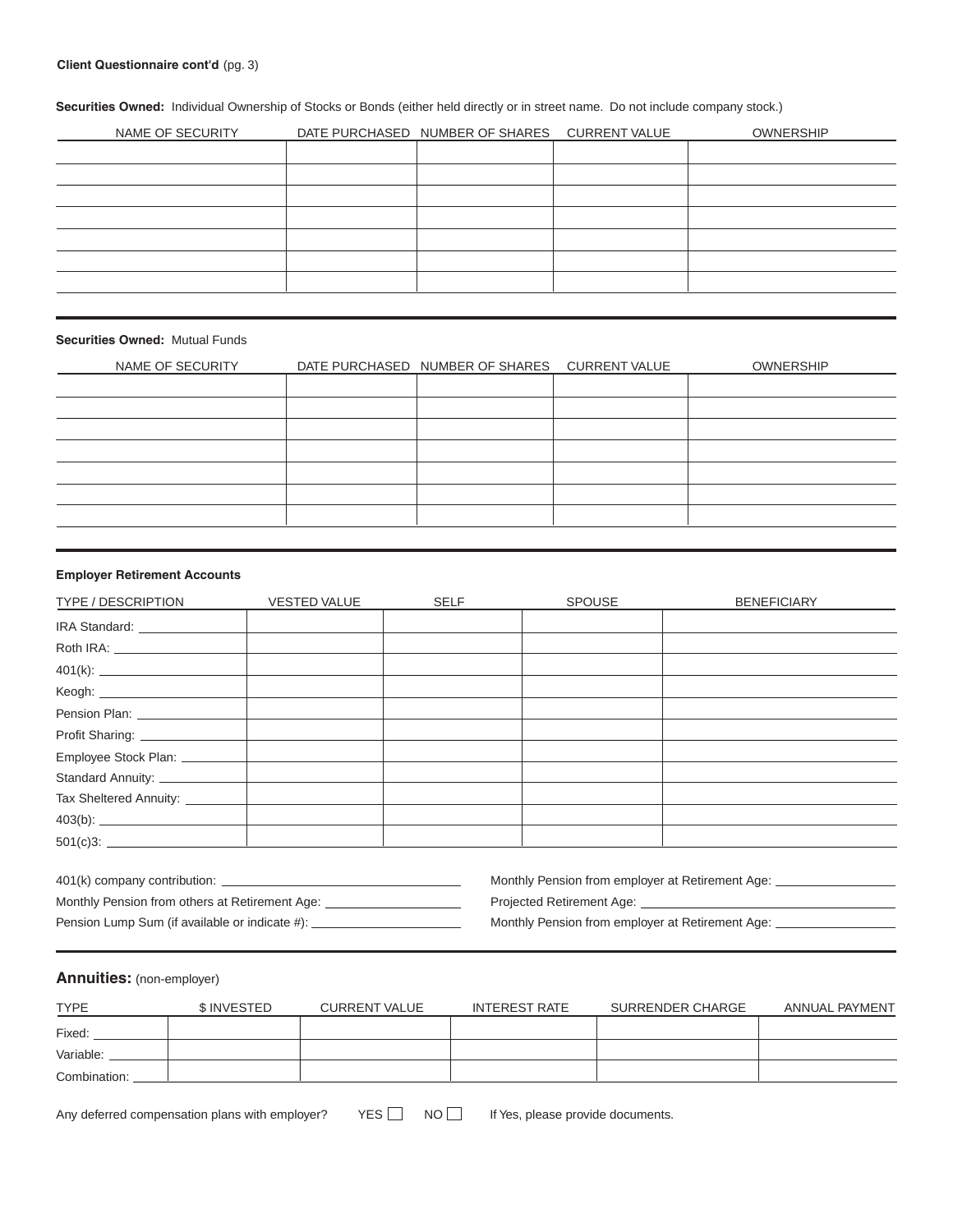#### **Client Questionnaire cont'd** (pg. 4)

**Real Estate:** Describe all loans on property (1st, 2nd, Home Equity Lines of Credit), maturity dates, balloon payments and if possible, the mortgages expressed as part principal and interest.

| ADDRESS                     | <b>COST</b> | <b>CURRENT VALUE</b> | MORTGAGE | <b>WHEN PURCHASED</b> |
|-----------------------------|-------------|----------------------|----------|-----------------------|
| Home: $\qquad \qquad$       |             |                      |          |                       |
|                             |             |                      |          |                       |
|                             |             |                      |          |                       |
|                             |             |                      |          |                       |
| Commercial: _______________ |             |                      |          |                       |
|                             |             |                      |          |                       |
|                             |             |                      |          |                       |
|                             |             |                      |          |                       |

#### **Limited Partnerships:**

| TYPE                 | COST | <b>CURRENT VALUE</b> | WHEN PURCHASED |
|----------------------|------|----------------------|----------------|
| Real Estate:         |      |                      |                |
| Oil and Gas:         |      |                      |                |
| Equipment Leasing: _ |      |                      |                |
| Other:               |      |                      |                |
|                      |      |                      |                |

#### **Personal Property:** Estimate

| <u>TYPE _________________________</u>                                                                                                                                                                                         | <b>COST</b> | <b>CURRENT VALUE</b> |
|-------------------------------------------------------------------------------------------------------------------------------------------------------------------------------------------------------------------------------|-------------|----------------------|
| Furniture: _________________                                                                                                                                                                                                  |             |                      |
| Jewelry and Furs: _______________                                                                                                                                                                                             |             |                      |
|                                                                                                                                                                                                                               |             |                      |
|                                                                                                                                                                                                                               |             |                      |
| Collections: The collections of the collections of the collections of the collections of the collections of the collections of the collections of the collections of the collections of the collections of the collections of |             |                      |
|                                                                                                                                                                                                                               |             |                      |
| Computer System: ______________                                                                                                                                                                                               |             |                      |
| Stereo/TV System: ______________                                                                                                                                                                                              |             |                      |
| Other: and the contract of the contract of the contract of the contract of the contract of the contract of the                                                                                                                |             |                      |

# **Life Insurance**

| Are you currently smoking?                                                                   | YFS L | $NO \mid$ | Have you smoked in the past?        |
|----------------------------------------------------------------------------------------------|-------|-----------|-------------------------------------|
| Is and has your health been?: Excellent $\vert$ $\vert$ Average $\vert$ Fair or Poor $\vert$ |       |           | If Yes, when did you quit?          |
| If not excellent at all times, please explain:                                               |       |           | Have you ever been denied coverage? |
|                                                                                              |       |           | If Yon planne ovplain:              |

| YES I I<br>NO <sub>1</sub> | Have you smoked in the past?         | YFS I | $NO$   |
|----------------------------|--------------------------------------|-------|--------|
| Fair or Poor               | If Yes, when did you quit?           |       |        |
|                            | Have you ever been denied coverage?  | YES I | NO I I |
|                            | If Yes, please explain: ____________ |       |        |

**Life Insurance Coverage Personal - SELF:** Describe all loans on property (1st, 2nd, Home Equity Lines of Credit), maturity dates, balloon payments and if possible, the mortgages expressed as part principal and interest.

| <b>TYPE</b> | <b>FACE VALUE</b> | ANNUAL PREMIUM | <b>BENEFICIARY</b> | CASH VALUE | <b>LOAN</b> | SURRENDER VALUE |
|-------------|-------------------|----------------|--------------------|------------|-------------|-----------------|
| Term:       |                   |                |                    |            |             |                 |
| Whole:      |                   |                |                    |            |             |                 |
| Universal:  |                   |                |                    |            |             |                 |
| Variable:   |                   |                |                    |            |             |                 |
| Other:      |                   |                |                    |            |             |                 |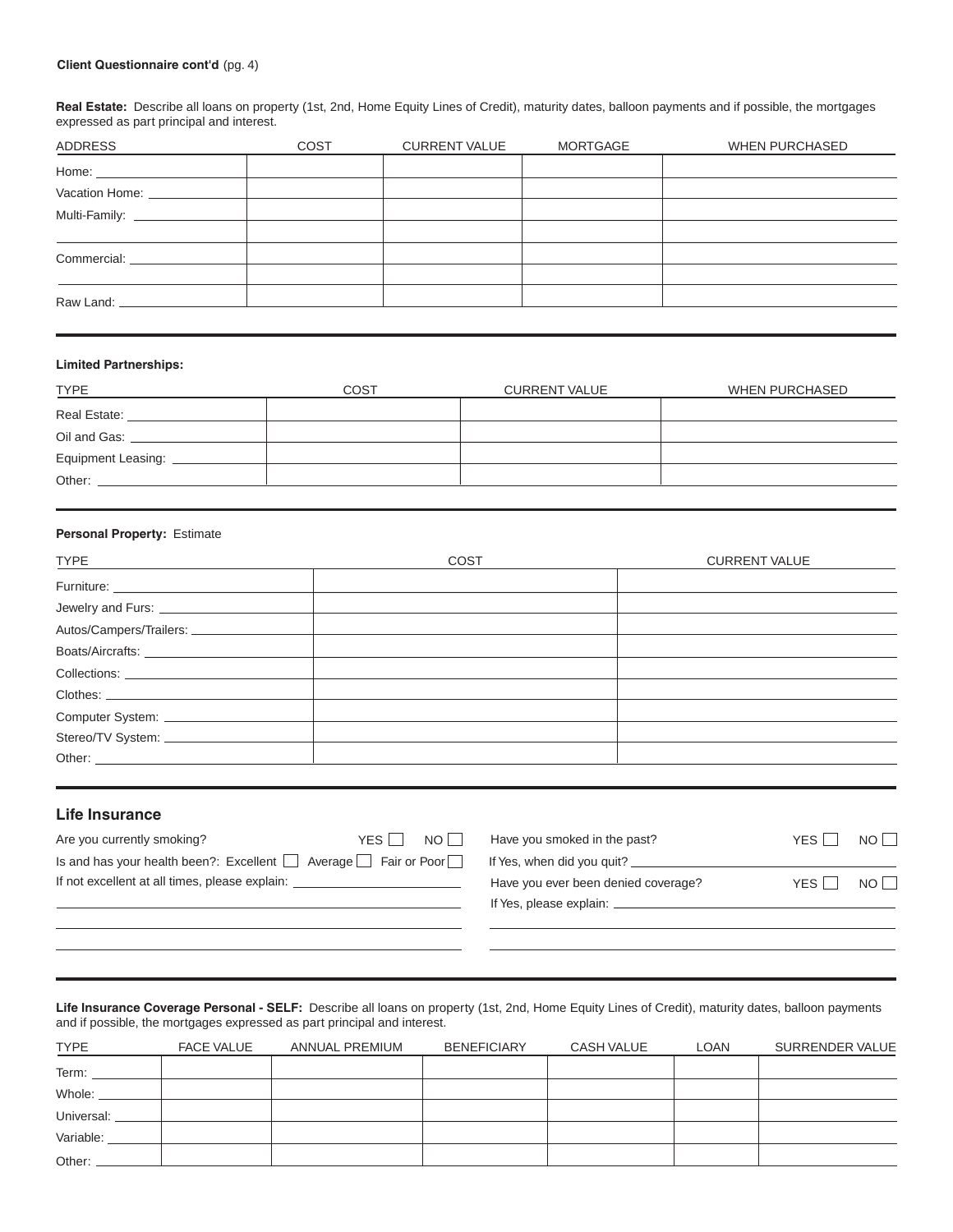#### **Client Questionnaire cont'd** (pg. 5)

#### **Life Insurance Coverage Personal - SPOUSE**

| <b>TYPE</b> | <b>FACE VALUE</b> | ANNUAL PREMIUM | <b>BENEFICIARY</b> | CASH VALUE | <b>LOAN</b> | SURRENDER VALUE |
|-------------|-------------------|----------------|--------------------|------------|-------------|-----------------|
| Term:       |                   |                |                    |            |             |                 |
| Whole:      |                   |                |                    |            |             |                 |
| Universal:  |                   |                |                    |            |             |                 |
| Variable:   |                   |                |                    |            |             |                 |
| Other:      |                   |                |                    |            |             |                 |

### **Extra Coverage (accidental death, term riders, etc.):**

#### **Life Insurance Coverage by Employer - SELF**

| <b>TYPE</b> | <b>FACE VALUE</b> | ANNUAL PREMIUM | <b>BENEFICIARY</b> | <b>CASH VALUE</b> | <b>LOAN</b> | SURRENDER VALUE |
|-------------|-------------------|----------------|--------------------|-------------------|-------------|-----------------|
| Term:       |                   |                |                    |                   |             |                 |
| Whole:      |                   |                |                    |                   |             |                 |
| Universal:  |                   |                |                    |                   |             |                 |
| Variable:   |                   |                |                    |                   |             |                 |
| Other:      |                   |                |                    |                   |             |                 |

#### **Life Insurance Coverage by Employer - SPOUSE**

| <b>TYPE</b> | <b>FACE VALUE</b> | ANNUAL PREMIUM | <b>BENEFICIARY</b> | CASH VALUE | LOAN | SURRENDER VALUE |
|-------------|-------------------|----------------|--------------------|------------|------|-----------------|
| Term:       |                   |                |                    |            |      |                 |
| Whole:      |                   |                |                    |            |      |                 |
| Universal:  |                   |                |                    |            |      |                 |
| Variable:   |                   |                |                    |            |      |                 |
| Other:      |                   |                |                    |            |      |                 |

Extra benefits on any of the above policies (waiver of premium, accidental death, term riders, split dollar): Also, if employer does not pay all premiums, indicate percentage contributed

# **General Insurance**

| <b>TYPE</b>               | COVERAGE | PERSONAL - SELF | PERSONAL - SPOUSE | <b>EMPLOYER - SELF</b> | <b>EMPLOYER - SPOUSE</b> |
|---------------------------|----------|-----------------|-------------------|------------------------|--------------------------|
| Hospital & Major Medical: |          |                 |                   |                        |                          |
| Short Term Disability:    |          |                 |                   |                        |                          |
| Long Term Disability:     |          |                 |                   |                        |                          |
| Home Owner's:             |          |                 |                   |                        |                          |
| Umbrella: ________        |          |                 |                   |                        |                          |
| Personal Contents:        |          |                 |                   |                        |                          |
| Professional Liability: _ |          |                 |                   |                        |                          |
| Automobile:               |          |                 |                   |                        |                          |